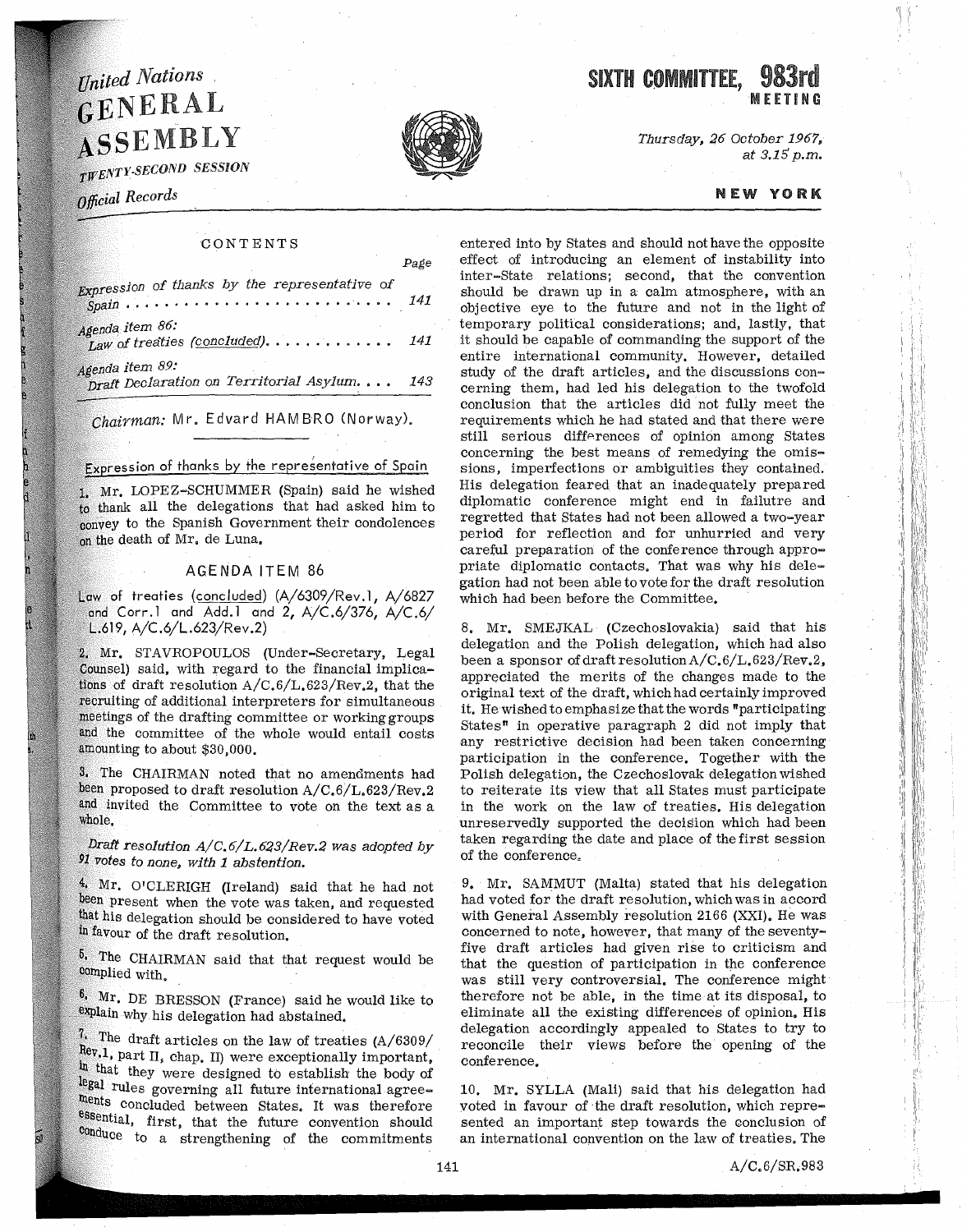convocation of the conference was in keeping with the international community's wish that the codification of the law of treaties should progress to the active stage, However, his delegation thought that to restrict participation in the conference would run counter to its objectives. Since all States would be affected by the results of the conference, all of them, including those which were not Members of the United Nations, should be given the opportunity to submit their comments on the draft articles.

11, Mr, KHLESTOV (Union of Soviet Socialist Republics) said that his delegation had voted for the draft resolution, operative paragraph 1 of which supplemented resolution 2166 (XXI) with respect to the place and date of the first session of the conference. Paragraph 2, which was of a purely technical nature, related simply to the material arrangements for the conference and had nothing to do with the number of States that would be participating, As his delegation had indicated on a number of occasions, all States had the right to participate in the conference and should be invited to do so, and many other delegations agreed that the principle of universality must be respected, In any event, the question had not been finally settled and could be reconsidered in the future,

12, Mr. DARWIN (United Kingdom) said that his delegation had voted for the draft resolution, although it had doubts about the advisability of holding the conference of plenipotentiaries barely three months after the closure of the current session of the General Assembly, In the belief that extensive informal consultations could contribute greatly to the result which was, sought by all, namely, the elaboration of a sound and generally acceptable text, the United Kingdom would have preferred a postponement of the opening of the conference for one year. That position had been supported by a number of delegations at the twenty-first session of the General Assembly, including some which now found fault with it. His delegation had consulted many other delegations during that session and had found sympathy with those arguments in favour of postponement among delegations from many quarters of the world. Doubts and misgivings had also emerged concerning the manner in which the conference would be able to conduct its work. But the majority did not wish for a postponement, and his delegation on that point of procedure accepted the views of the majority. It had therefore voted in favour of the draft resolution, in keeping with the United Kingdom's policy of doing everything possible to ensure the success of the conference on the law of treaties.

13. Mr. GONZALEZ GALVEZ (Mexico) said that his Government had not yet completed its study of the draft articles to be considered at the conference but that, even now, it could appreciate the impact that such an instrument could have on the future of the international community, In its view, the draft constituted an excellent working basis for the conference. and it was impossible to speculate on the outcome of the latter's deliberations until it set to work.

14. He wished that he had had time, before the adoption of the draft resolution, to propose the inclusion of a provision similar to that contained in operative paragraph 11 of General Assembly  $_{\rm reso}$ -<br>lution 1105 (XI) on the convocation of the United Nations Conference on the Law of the Sea, which had called upon the Governments invited to the Conference<br>and groups thereof to utilize the time remaining before and groups  $r_{\text{max}}$  the conference for exchanges of views<br>on the controversial questions relative to that branch on the controversions relative to the reserved the right to propose such  $a_n$ addition when the draft resolution was taken up by the General Assembly in plenary meetings,

15. Sir Kenneth BAILEY (Australia) said that, despite some misgivings with regard, for instance, to opera-<br>tive paragraph 1 of the draft resolution, which in view of the many differences of opinion that still<br>existed set too early a date for the conference on the law of treaties, his delegation had voted in favour of the draft resolution, on the clear understanding that it was in no way intended to alter the decisions taken by the General Assembly in its resolution 2166  $(XXI)$ , His delegation's attitude had also been affected by the considerable encouragement it derived from the prospect raised at the previous meeting by the Legal Counsel, that during the nine weeks of its first session the conference would have more extensive working facilities. It appreciated the comments made on that point by the delegation of Kenya (982nd meeting), but it hoped that, if the facilities in question were secured all the participating Governments would do their best to enable their delegations to make the best use of them.

16. Mr. EL-ERIAN (United Arab Republic) said that, although his delegation had voted in favour of the draft resolution, the United Arab Republic strongly supported the principle of universality in regard to participation in the conference, both as a matter of conviction-participation in the formulation of general law being a right inherent in sovereignty-and for practical reasons, in that universal participation would further the aims of the convention. His delegation was fully aware of the complexity of the task to be accomplished and hoped that consultations would be held with a view to reducing the areas of disagreement.

17. Mr. MUSA (Somalia) said that his delegation had voted in favour of the draft resolution in the hope that all States would participate in the conclusion of a convention which, if prepared in that way, would place international law on the widest possible basis. He took the opportunity of thanking the Swedish Government, on behalf of his country, for the Seminar on the Law of Treaties held at Uppsala, Sweden, from 2 to 30 June 1967 under the auspices of the Dag Hammarskjöld Foundation, from which a number of developing countries, including Somalia, had benefited.

18. Mr. YANKOV (Bulgaria) said that, because his Government attached great importance to a convention on the law of treaties, it considered that such a convention should be open to accession by all States, without any discrimination; for capacity to conclude treaties and ability to participate in conferences convened for the purpose of drafting a general  $multi$ lateral treaty was an attribute of State sovereignty. In accordance with the principle of the sovereign equality of States and the universality of the future convention, his delegation had stated, during the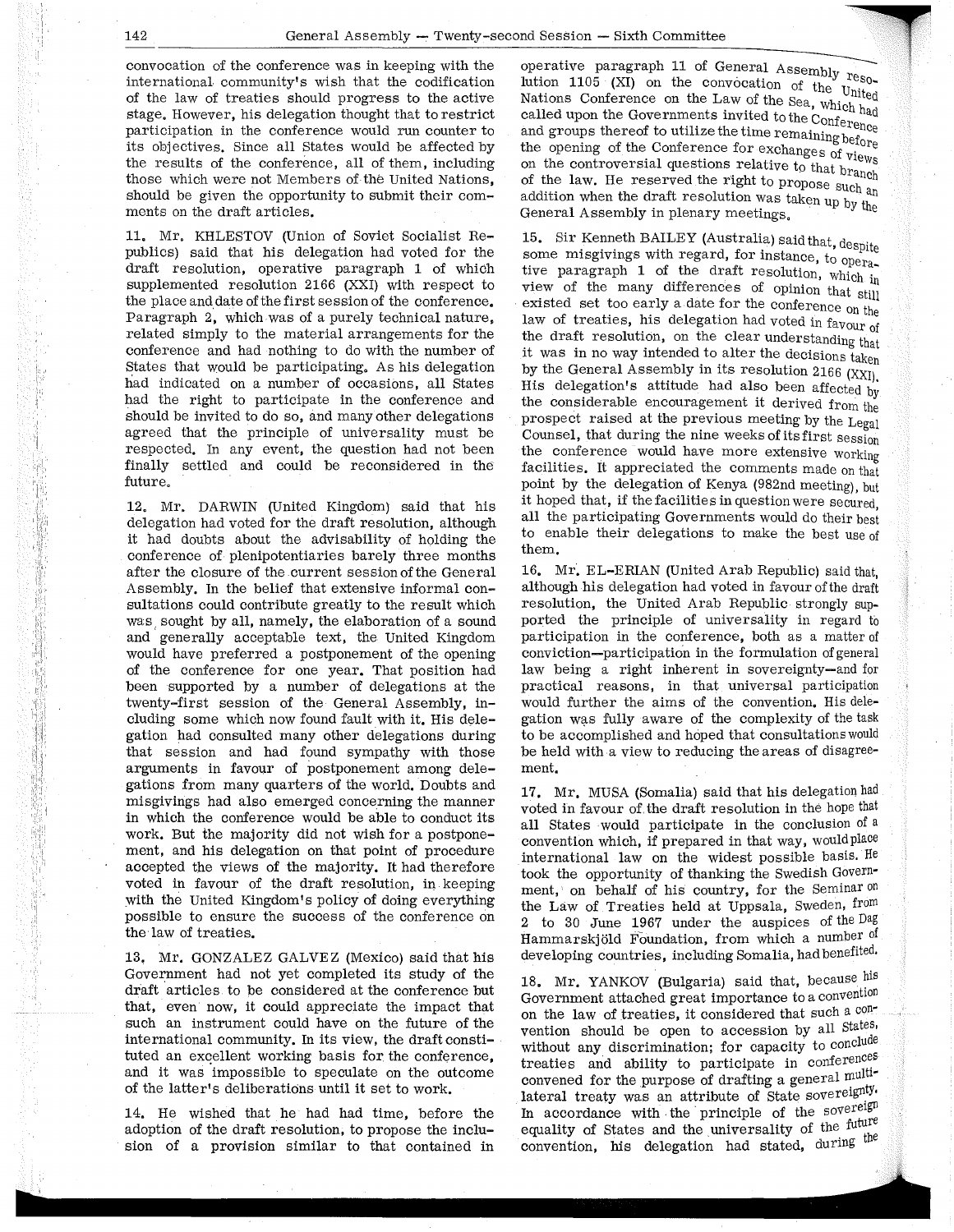eneral debate, that the conference of plenipotentiaries going the law of treaties should be open to all States, without exception. Its vote in favour of the draft resolution certainly did not mean that Bulgaria had  $\alpha$  changed its attitude on that point; in fact, it would have preferred an express provision to that effect to be included in the draft resolution, In any event, his delegation reserved the right to raise the question again at the conference of plenipotentiaries.

19. Mr. HERRERA (Guatemala) said that his delegation had voted in favour of the draft resolution.

*20.* In view of the extremely difficult task with which the conference of plenipotentiaries would be confronted, it would be most helpful if, as the representative of Mexico had just suggested, delegations would use the time between the end of the twentysecond session and the opening of the conference to exchange their views on controversial points. He hoped that the proposal made by the representative of Mexico would be duly noted in the Committee's report to the General Assembly.

21. Mr. HARGROVE (United States of America) said that his delegation had voted in favour of the draft resolution, which ushered in the final stage of the codification and progressive development of the law of treaties. The conference would undoubtedly have to resolve some highly complex problems, and his delegation supported the suggestion made by the representatives of Mexico and Guatemala, He wished to point out that the question which States should be invited to participate in the conference had been settled by the General Assembly in its resolution 2166 (XXI), paragraph 4, and that any changes in the decision it had taken would require new action by the Assembly itself.

22. Mr. SILVEIRA (Venezuela) said that his delegation had not taken part in the general debate because it had already had an opportunity to state its views, and also because it intended to join in the debates of the conference of plenipotentiaries. His delegation had voted in favour of the draft resolution; but it hoped that the General Assembly, in plenary meetings, would add a provision inviting States to hold exchanges of views between the end of the twenty-second session of the Assembly and the opening date of the conference, as suggested by the representative of Mexico.

23. Mr. VEROSTA (Austria) said that his delegation had voted in favour of the draft resolution. He wished to thank the members of the Committee for accepting his Government's invitation to hold the conference on the law of treaties in Vienna. The Austrian Government would do all in its power to facilitate the work of the conference.

# AGENDA ITEM 89

# Draft Declaration on Territorial Asylum (A/6570, A/6698)

24. The CHAIRMAN introducing item 89 entitled "Draft Declaration on Territorial Asylum", recalled that it had been included in the provisional agenda of the twenty-second session pursuant to General As-<br>sembly resolution 2203 (XXI). The subject of the right of asylum had been before the United Nations for

many years and had been first examined by the Commission on Human Rights since December 1947. Although the Universal Declaration of Human Rights contained a provision on the right of asylum,  $\frac{1}{1}$  no corresponding article appeared in the International Covenants on Human Rights which, after more than twenty years of work, had been adopted by the General Assembly in its resolution 2200 (XXI). France, noting that the earlier drafts of the Covenants did not include any provisions on the right of asylum, had proposed to the Commission on Human Rights, in 1957, that the right of asylum should be the subject of a separate declaration.<sup>2</sup>/ In 1960 the Commission, after three years' consideration of the question, had adopted a text $\frac{3}{ }$  which had been transmitted to the Economic and Social Council, and then to the General Assembly. At the seventeenth session, in 1962, the Third Committee had adopted the preamble and article 1 of a draft declaration. $4/$  In subsequent years the heavy load of work of the Third Committee had prevented it from continuing its consideration of the question, which had then been referred to the Sixth Committee. At the twenty-first session, the Sixth Committee had begun a substantive consideration of the question, and after a general debate had established a Working Group to prepare a preliminary draft declaration on the right of territorial asylum. The draft declaration prepared by the Working Group was contained in the annex to document  $A/6570$ ,  $\frac{5}{ }$  and he hoped that it would be possible at the current session, using that text as a basis, to finalize a draft declaration to be submitted to the General Assembly for adoption.

25, Mr. SEATON (United Republic of Tanzania) said that the draft declaration prepared by the Working . Group over which he had had the honour to preside was a balanced text, representing a compromise between the many different views which had been advanced on the question.

26. The Working Group had met at the last session and had given thorough consideration to the text of the preamble and article 1 of the draft declaration, as adopted by the Third Committee, and to articles 2-5 adopted by the Commission on Human Rights. It had also taken into account all proposals and amendments introduced both in the Sixth Committee and in the Working Group itself. It had submitted the results of its work to the Committee, but the latter, as it had not had time to consider them in detail, had recommended to the General Assembly that it should adopt a draft resolution<sup>6</sup> referring the draft declaration and the report of the Sixth Committee to Governments for their further consideration and placing an item entitled "Draft Declaration on Territorial Asylum" on the provisional agenda of the twenty-second session (See A/6570, para. 47). On the basis of those recom-

 $\frac{1}{2}$  See General Assembly resolution 217 A (III), article 14.

<sup>2/</sup> See Official Records of the Economic and Social Council, Twentyfourth Session, Supplement No. 4, para. 208.

<sup>&</sup>lt;sup>3</sup>/ Ibid., Thirtieth Session, Supplement No. 8, para. 147.

<sup>&</sup>lt;sup>1</sup>/ See Official Records of the General Assembly, Seventh Session, Annexes, agenda item 46, document A/5359, para. 33.

 $\frac{5}{10}$  Ibid., Twenty-first Session, Annexes, agenda item 85, p. 11.

 $9/$  The text is the same as that of General Assembly resolution 2203 (XXI).